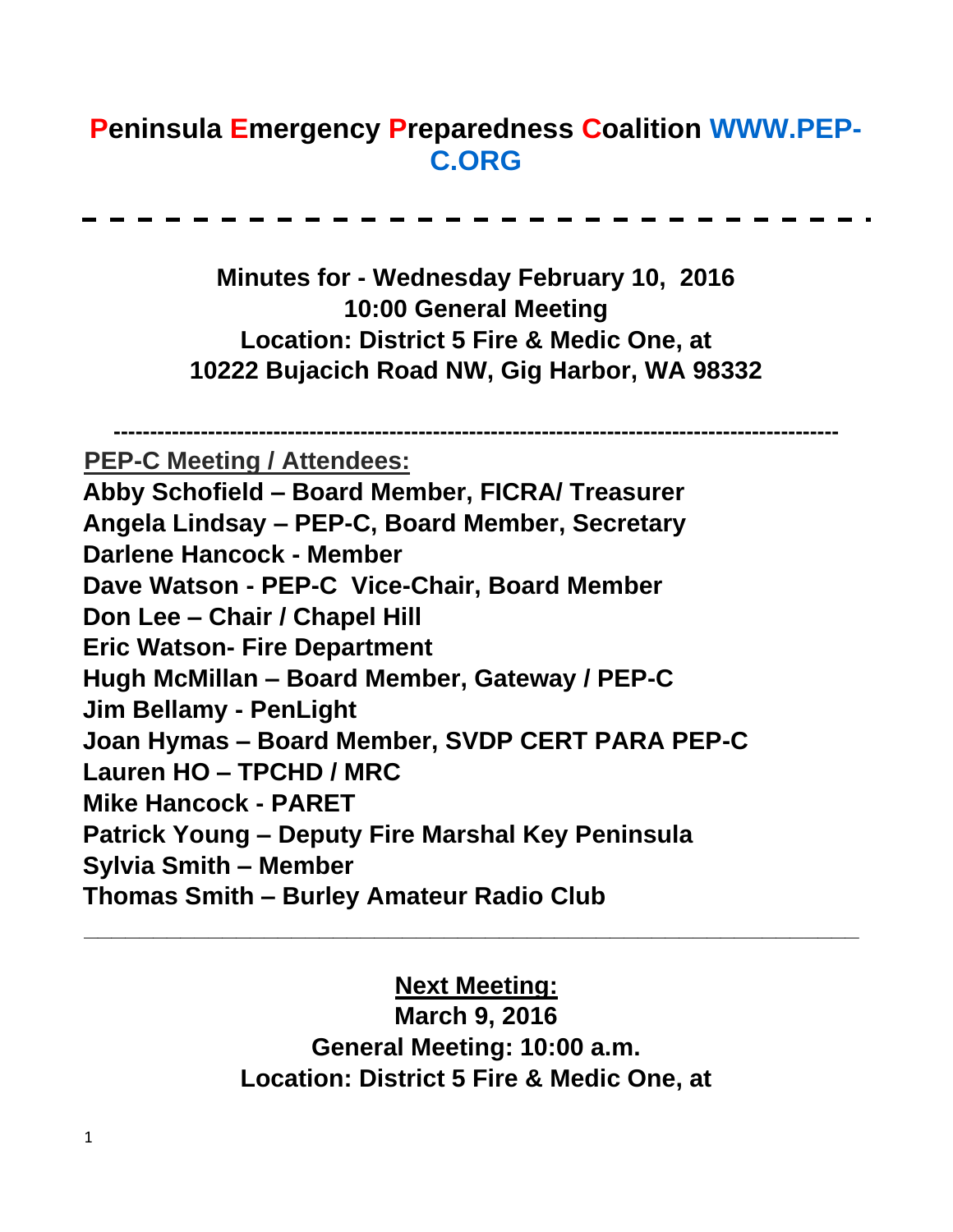# **10222 Bujacich Road NW, Gig Harbor, WA 98332 Conference Room – follow the signs SPEAKER: DEBBIE BAILEY OF THE PIERCE COUNTY DEPARTMENT OF EMERGENCY MANAGEMENT**

**\_\_\_\_\_\_\_\_\_\_\_\_\_\_\_\_\_\_\_\_\_\_\_\_\_\_\_\_\_\_\_\_\_\_\_\_\_\_\_\_\_\_\_\_\_\_\_\_\_\_\_\_\_\_\_** 

### **General Meeting convened at 10:00 by Don Lee:**

#### **The Pledge of Allegiance was made.**

## **REPORTS:**



- $\triangleright$  A motion was made to accept the minutes as written from January. seconded and accept by all in attendance.
- ➢ The Treasurer's report was given by Abby Schofield: .

| <b>Beginning Balance</b>          | \$2189.53 |
|-----------------------------------|-----------|
| Checks written to GHFD for fair   | 25.00     |
| Check written for five away items | 699.39    |
| <b>Ending Balance:</b>            | \$1465.04 |

Don reported that a debit for about \$155 for webhosting will be coming up this month.

A motion was made to accept the Treasurer's Report as reported, seconded and accept by all in attendance.

- $\triangleright$  Angela updated the group on the new handouts / Freebees for upcoming fairs. We have received the pocket first aid kits (500) and the 300 "Learning Natural Disaster Safety" coloring and activities books are due on Friday.
- $\triangleright$  Jim Bellamy of Penlight will be giving us a case of crayons, to go with the books. **Thank You Jim!**
- ➢ Ronni and Don went through the handouts/brochures that we currently have and paired them down to just the items that we want to give out. Not in bad shape for the FEMA brochures and we have a surplus of those in Spanish.
- ➢ Lauren stated that the project for some student nurses to go out door to door to survey preparedness, has been on hold for a little while due to PLU's schedule. They are currently working on plans to start in March.
- ➢ Lauren also reported on MRC (Medical Reserve Corp) They just submitted a competitive grant to NHO for preparedness for Pierce County. Will also have an Americorp volunteer to help out.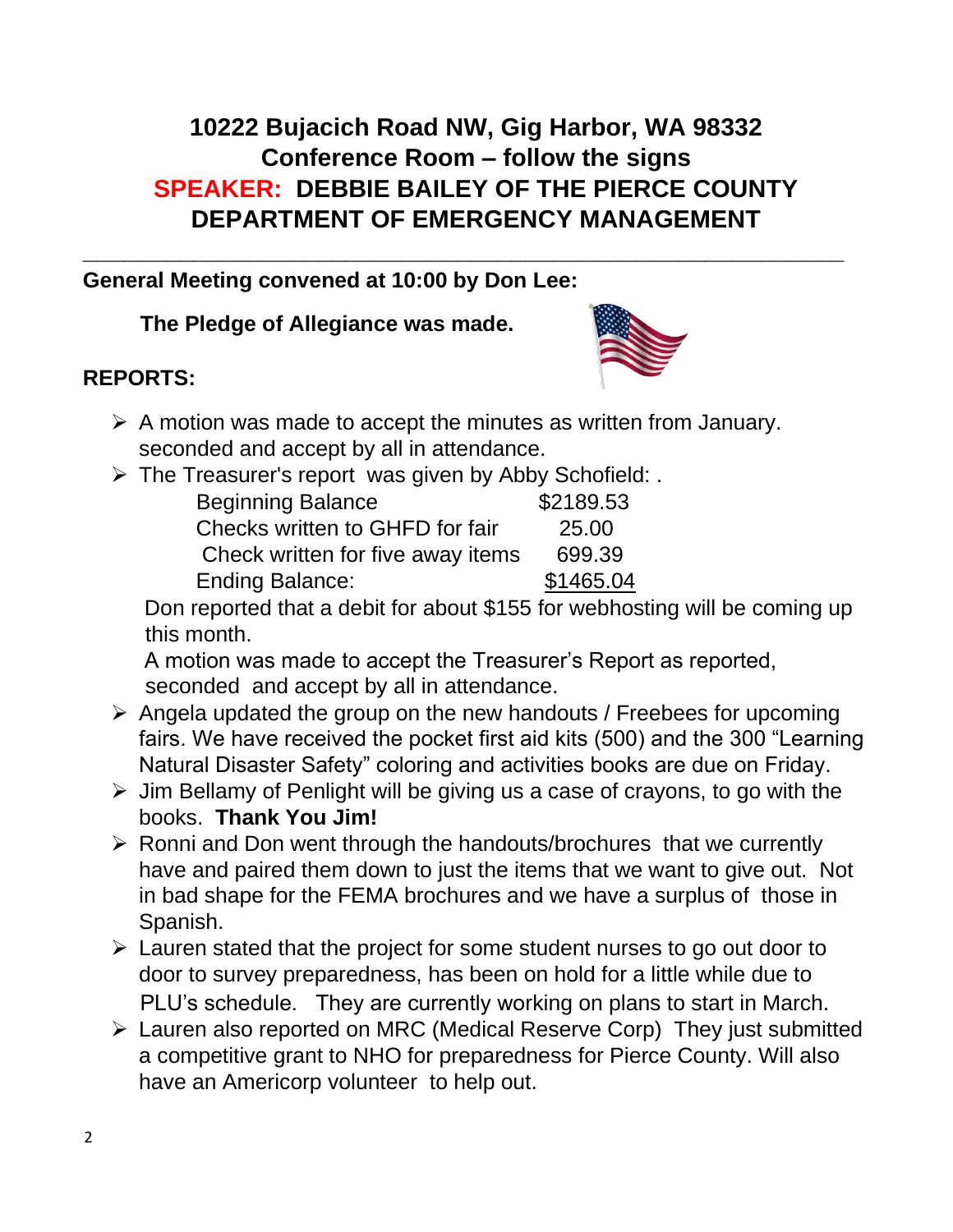- $\triangleright$  Don reported that Ronni is calling all people currently on the roster to see if they wish to remain on the list.
- $\triangleright$  All in attendance introduced themselves.
- ➢ New attendees Patrick Young Deputy Fire Marshal Key Peninsula and Lauren Ho with TPCHD / MRC**. WELCOME**

### **NEW BUSINESS:**

- ❖ Dave Watson motioned that PEP-C donate two barrels to the Gig Harbor Fire Dept. The motion was seconded and accept by all in attendance.
- ❖ Eric Watson reported that they were working on a disaster drill focusing on Communication, Transportation, Food and Shelter.
- ❖ Gig Harbor police chief Kelly Busey is having a Shelter meeting with the local churches.
- ❖ **Saturday, March 5th,**  Gig Harbor Health & Safety Fair at the Fire 5 Headquarters. Don and Dave to do the set-up at 2:00 on Friday. The fair runs from 9:00AM to 2:30. Joan, Ronni and Angela will be working the fair booth.
- $\div$  Penlight will donate three 72 hour kits to give away at the fair.
- ❖ The How are You Gonna Call List needs updating.
- ❖ We will be getting Dry Storage Indoor Barrels for Free, Up to 200 a month. The first choice with will be for the fire departments and we Will give some away at the - Gig Harbor Health & Safety Fair at the Fire 5 Headquarters.

The meeting was adjourned at 11:00. Thanks to all in attendance.

- ❖ Other Fairs and Events that we wish to participate in:
	- $\blacksquare$  May  $7<sup>th</sup>$  Livable Community Fair at the Key Pen. Civic Center 10-3
	- August 4 National Night Out
	- August 13 FICRA Fair

October 1 - Farm Tour & Pancake Breakfast at Key Peninsula Fire.